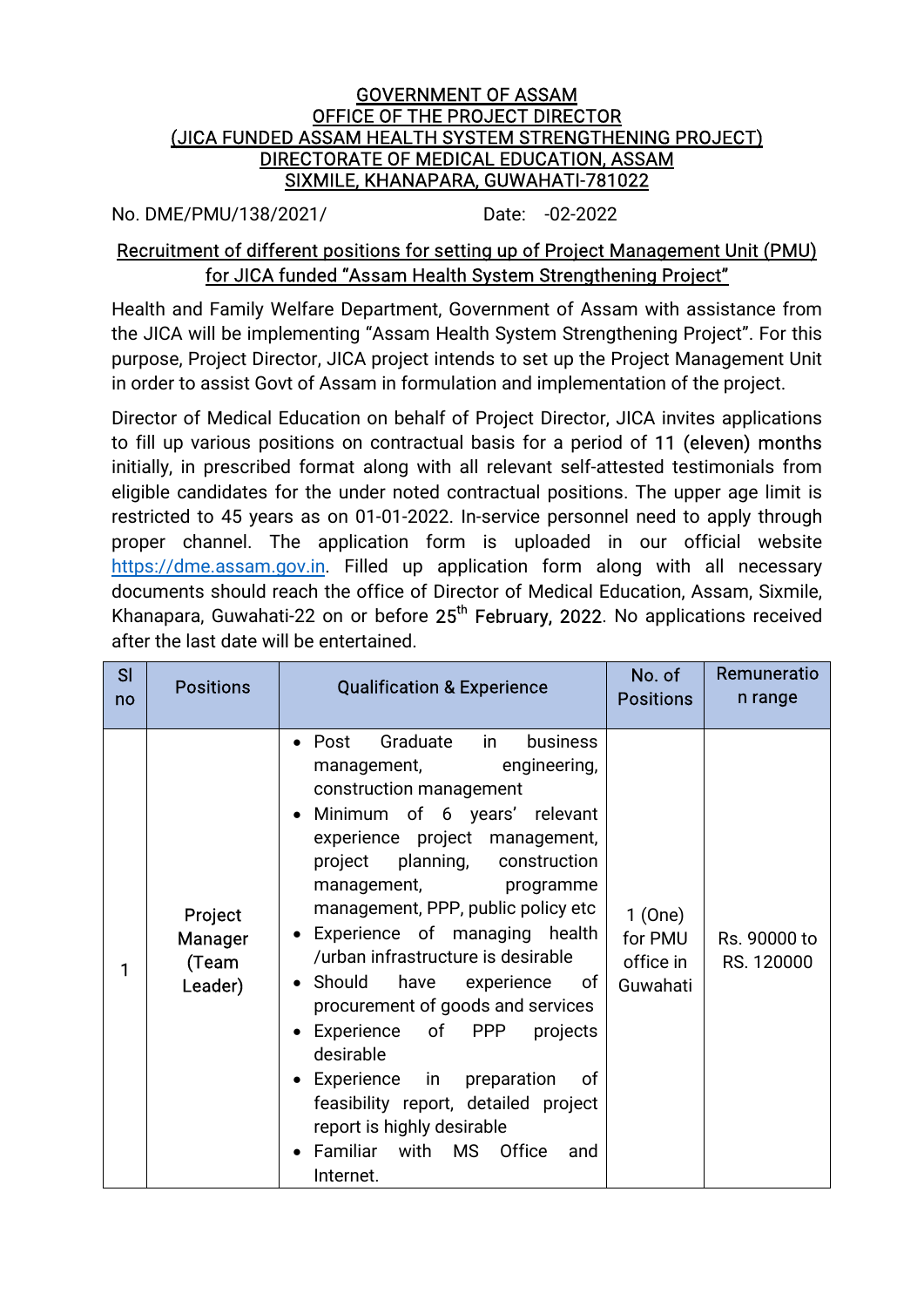| SI<br>no       | <b>Positions</b>                                 | <b>Qualification &amp; Experience</b>                                                                                                                                                                                                                                                                                                                                                                                                                                                                                                                                                                                                                                                                                                                                                                                                                                      | No. of<br><b>Positions</b>                 | Remuneratio<br>n range    |  |
|----------------|--------------------------------------------------|----------------------------------------------------------------------------------------------------------------------------------------------------------------------------------------------------------------------------------------------------------------------------------------------------------------------------------------------------------------------------------------------------------------------------------------------------------------------------------------------------------------------------------------------------------------------------------------------------------------------------------------------------------------------------------------------------------------------------------------------------------------------------------------------------------------------------------------------------------------------------|--------------------------------------------|---------------------------|--|
| $\overline{2}$ | <b>Finance</b><br><b>Specialist</b>              | MCOM/MBA(Finance)/CA/ICWA or<br>equivalent<br>Minimum 5 year of relevant working<br>experience<br>budgeting,<br>in<br>Accounting, financial management<br>for large scale<br>programmes/<br>projects etc.<br>Experience<br>of<br>working<br>in<br>Government<br>programmes<br>or<br>externally aided projects preferred.<br>Must<br>be<br>computer<br>literate,<br>$\bullet$<br>knowledge of tally software will be<br>an added advantage<br>Exceptional degree of integrity,<br>$\bullet$<br>judgment and tact in handling the<br>sensitive,<br>diverse<br>most<br>and<br>confidential material.<br>Strong communication skills in<br>English, Hindi and Local Language                                                                                                                                                                                                   | 1(One)<br>for PMU<br>office in<br>Guwahati | Rs. 60000 to<br>Rs. 90000 |  |
| 3              | <b>Health</b><br>Management<br><b>Specialist</b> | MBBS/MD from any recognized<br>institute or university<br>Should have 3 (three) years of<br>professional work experience at the<br>and<br>national<br>levels<br>state<br>in<br>programming,<br>planning,<br>implementation<br>monitoring<br>and<br>evaluation of technical cooperation<br>programmes related to Health.<br>Professional work experience in a<br>managerial position, or a technical<br>expert<br>position<br>in.<br>managing/assessing<br>health<br>infrastructure at state or national<br>level will be an asset.<br>Should<br>have<br>experience<br>in<br>emerging technology in healthcare<br>management<br>Experience<br>of<br>working<br>in<br>Government programmes/ projects<br>externally<br>aided<br>projects<br>or<br>preferred<br>Must<br>be<br>literate,<br>computer<br>$\bullet$<br>knowledge of tally software will be<br>an added advantage | 1(One)<br>for PMU<br>office in<br>Guwahati | Rs. 60000 to<br>Rs. 90000 |  |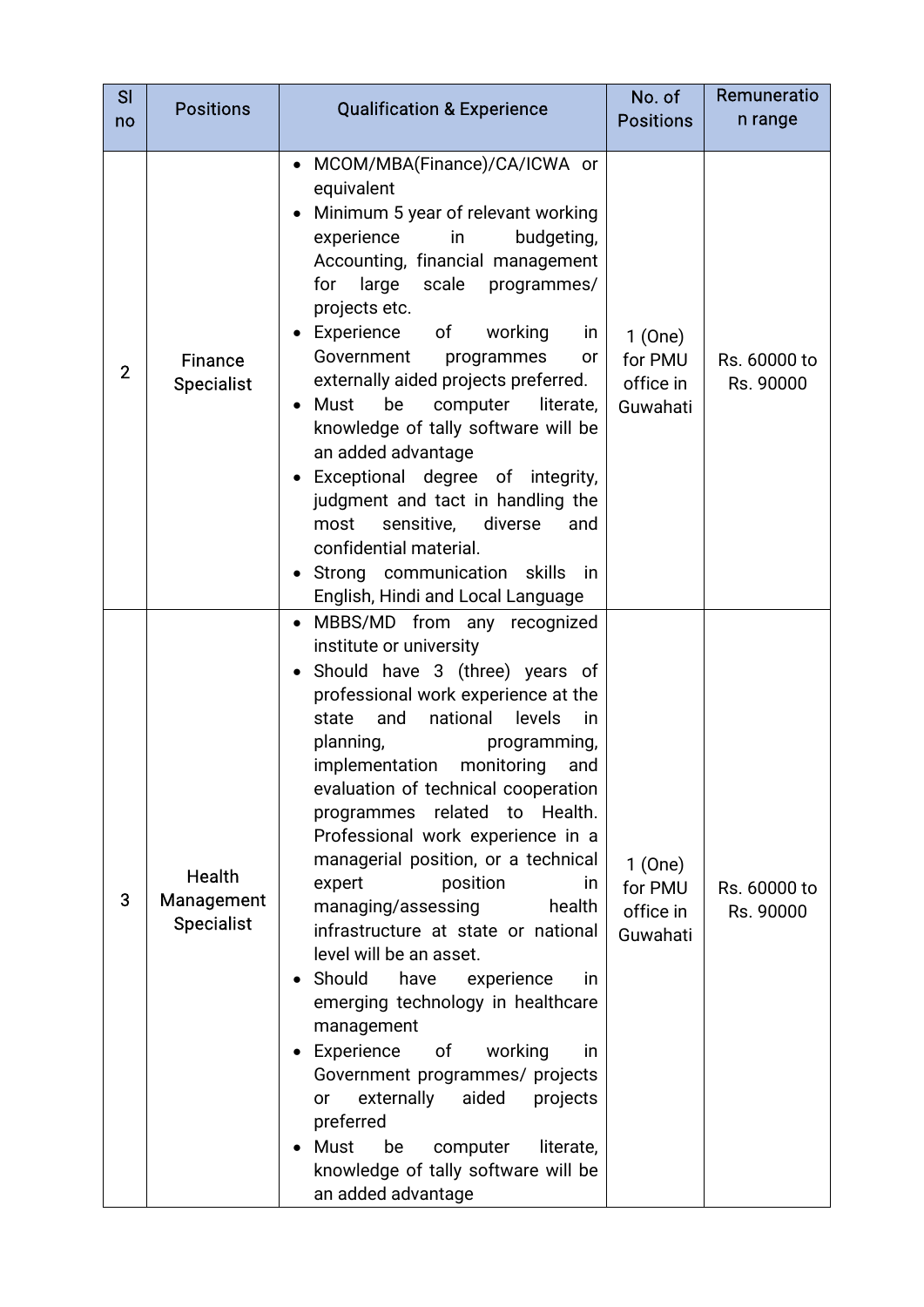| SI<br>no | <b>Positions</b> | <b>Qualification &amp; Experience</b>                                                                                                                                                                                                                                          | No. of<br><b>Positions</b> | Remuneratio<br>n range |
|----------|------------------|--------------------------------------------------------------------------------------------------------------------------------------------------------------------------------------------------------------------------------------------------------------------------------|----------------------------|------------------------|
|          |                  | • Exceptional degree of integrity,<br>judgment and tact in handling the<br>most sensitive, diverse and<br>confidential material.<br>• Strong communication skills in<br>English, Hindi and Local Language.<br>• Salary to be negotiable for<br>suitable/exceptional candidates |                            |                        |
|          |                  | <b>Total Positions</b>                                                                                                                                                                                                                                                         | 3 (three)                  |                        |

The remuneration for the above-mentioned posts will be subject to negotiations, performance, skill and delivery. Only shortlisted candidates will be called for interview/written test. The candidates are requested to attend the interview/written test at their own cost. No TA/DA will be provided to the candidates for appearing in the interview/written test. Candidates are also requested to visit our website regularly for further information.

Director of Medical Education, Assam